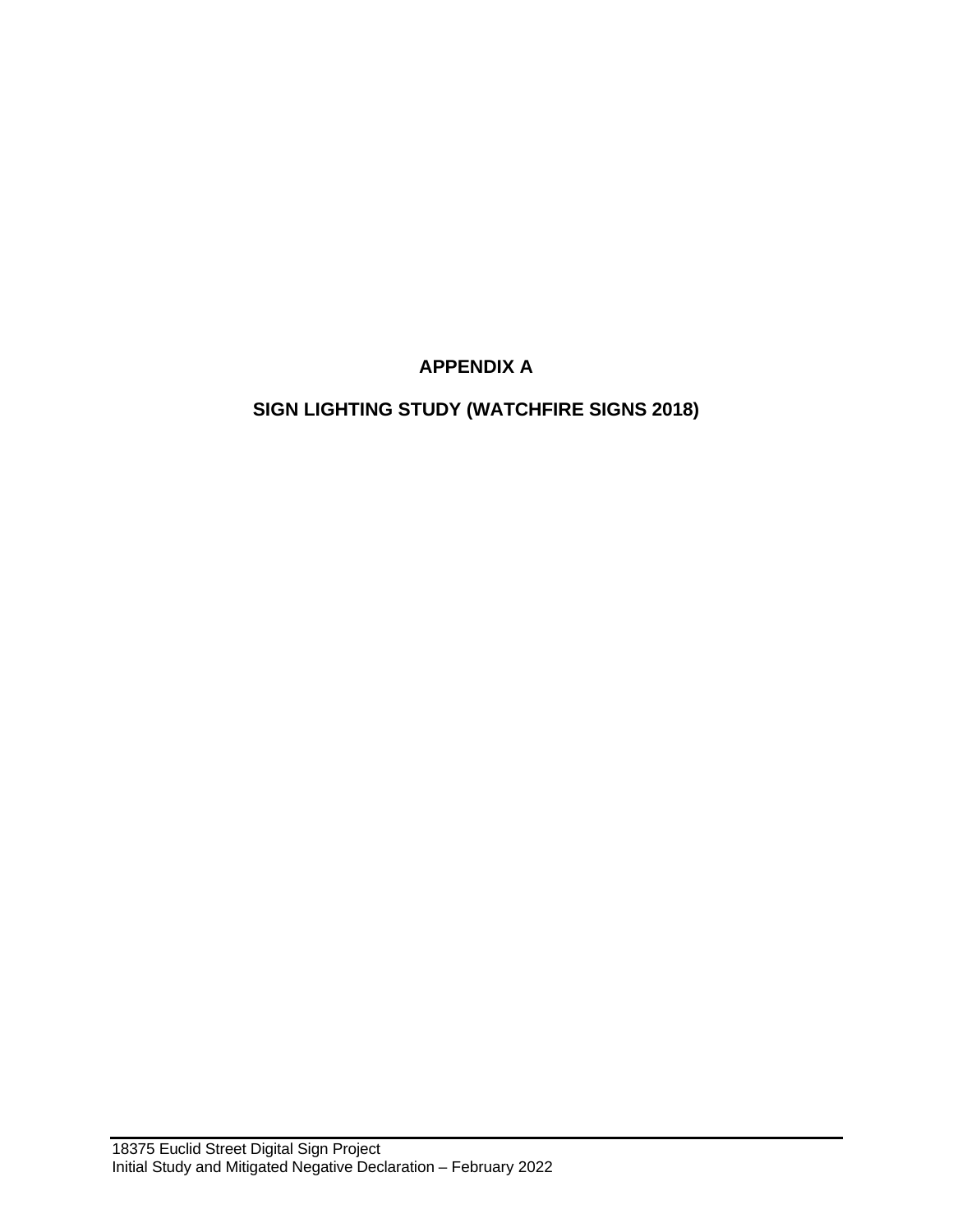

November 8, 2018

### **Background on Optical Measurements and Calculations**

Watchfire Signs has manufactured outdoor electric signs since 1932 and led signs since 1996. We have more than 60,000 led signs in operation worldwide.

Incandescent signs were commonly measured using illuminance measurements, partly because the light bulb is ideally a point source of light, illuminating equally in all directions, and illuminance meters are commonly available and inexpensive. Foot-candle measurements are made at a defined distance from the sign and the magnitude depends on the physical size of the sign.

LED signs are highly directional however, which is an advantage in an urban setting since the light can be directed more precisely to the intended audience. Luminance measurements have been used to specify LED signs by the industry. The candela per square meter (NITs) unit allows a specification that does not depend on size or viewing distance.

The study done on the sign adjacent to a residential area used actual lab measurements made on modules using an illuminance meter. These measurements and extrapolations are then scaled up to the size of the sign and the distance corrections are made using the inverse square law.

Watchfire adopted brightness standards set forth by both the ISA (International sign Association) and OAAA (Outdoor Advertising Association of America). The standards used are based on the studies of Dr. Lewin and the IESNA (Illuminating Engineering Society of North America).

Below is a list of some of the measurement equipment used by Watchfire engineers.

#### **Equipment used by Watchfire engineers to make lighting measurements**:

Foot-candles/Lux - Minolta Illuminance Meter T-10 NITs/candela/sq. m – Minolta Luminance Meter LS-100 Sign Calibration – Minolta CS-1000 Spectra radiometer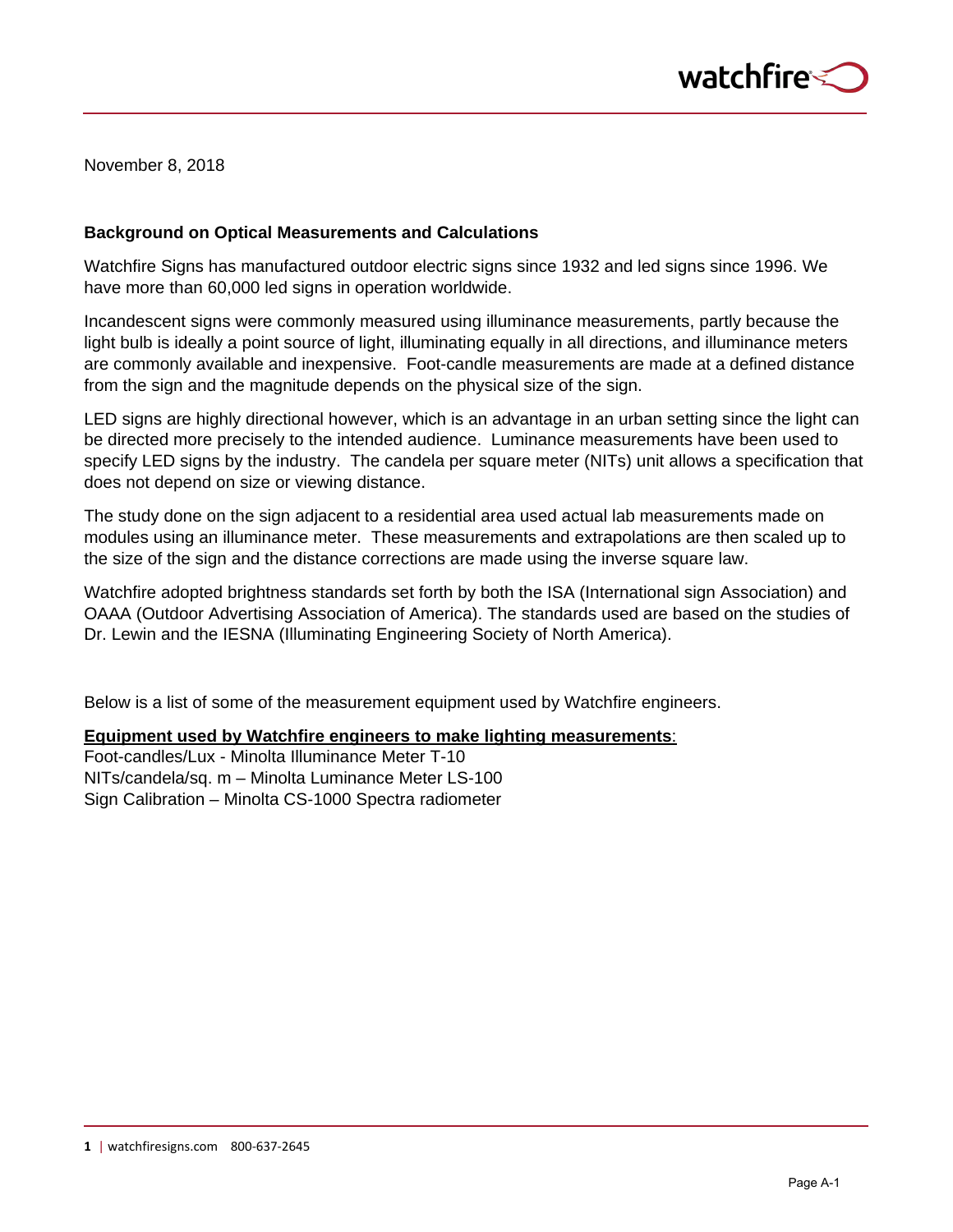

### **SIGN LIGHTING STUDY**

### **Sign Details**

**Size:** 14x48 Digital Billboards

### **Location:** *18375 Euclid Street*

## *Light measurements are completed in foot*-*candles. A foot*-*candle is the amount of light produced by a single candle when measured from 1 foot away. For reference, a 100-watt light bulb produces 137 foot-candles at 1 foot away, .0548 foot*-*candles at 50 feet and .0137 foot*-*candles at 100 feet.*

The table represents the total increase in ambient light produced by the sign under normal or typical operation at night. The ambient light increases will be less than shown in the chart since they fail to consider any objects blocking the line of site to the sign. Obstructions such as trees would further reduce real world overall ambient light increases. In addition to obstructions any existing light within the viewing cone will further diminish any light increase.

|             | 0 degrees | 20 degrees | 40 degrees | 60 degrees | 90 degrees |
|-------------|-----------|------------|------------|------------|------------|
| 100'        | 0.6814    | 0.5621     | 0.3795     | 0.1717     | 0.0341     |
| <b>200'</b> | 0.1703    | 0.1405     | 0.0949     | 0.0429     | 0.0085     |
| <b>300'</b> | 0.0757    | 0.0625     | 0.0422     | 0.0191     | 0.0038     |
| 400'        | 0.0426    | 0.0351     | 0.0237     | 0.0107     | 0.0021     |
| <b>500'</b> | 0.0273    | 0.0225     | 0.0152     | 0.0069     | 0.0014     |

Light values in foot-candles at night under typical operation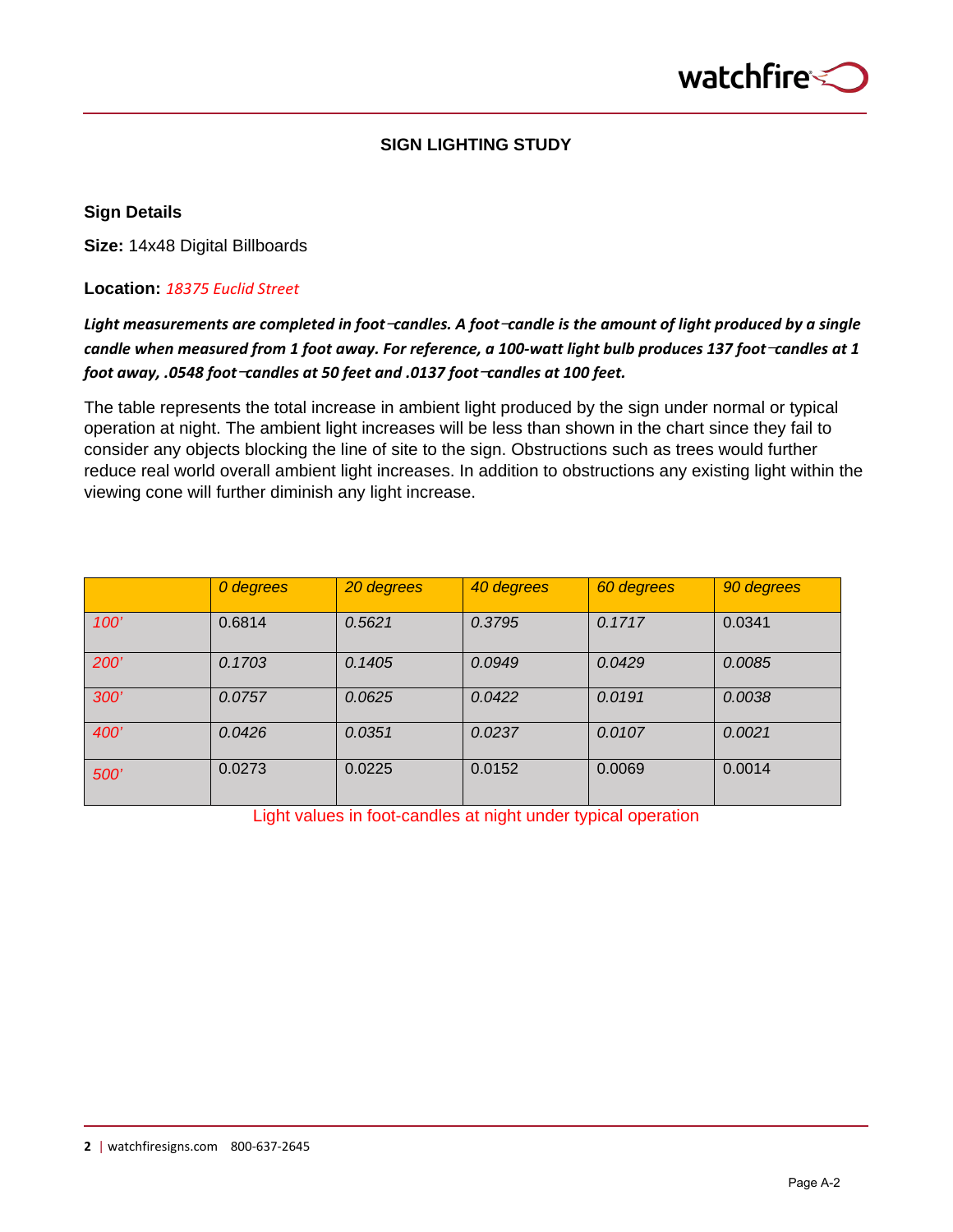